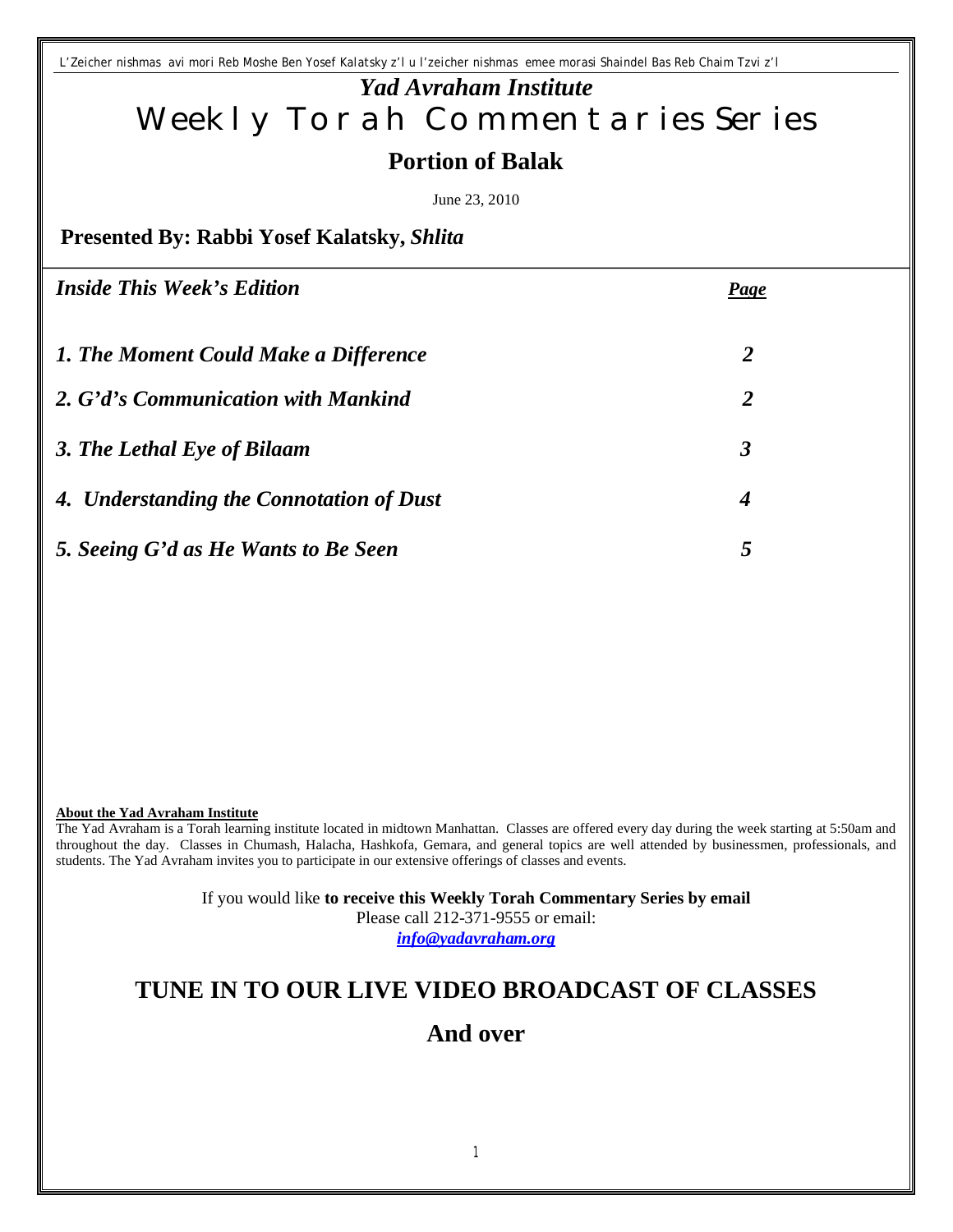*Yad Avraham Institute B"H New York June 23, 2010*

# **Balak**

*Presented by* **Rabbi Yosef Kalatsky,** *Shlita Dean* 

## *1. The Moment Could Make a Difference*

At the beginning of the Portion of Balak, Rashi cites the Midrash that asks, "Why did G'd allow His Divine Presence to come upon a non-Jew (Bilaam) who was evil?" In order to be qualified as a prophet, one must possess special spiritual qualities and characteristics. Not only was Bilaam deficient in every quality, he was evil and the antithesis of all that is holy. The Midrash explains, "It is so that when the Day of Judgment will come upon the nations of the world for all the evil that they had perpetrated they will not be able to respond to G'd that they chose an evil path because they were not given a prophet as the Jewish people were given. Thus, G'd offered them Bilaam as their prophet." If G'd would have offered them a prophet such as Moshe, then they would have had a chance to perceive truth and holiness. However, He presented them with Bilaam, who was a personification of evil whose behavior was depraved and perverted. He was a man who despised and detested spirituality to the extreme. Although he was a prophet, he believed that he could deceive G'd. Why was Bilaam, a man who was evil, a valid response to the claim of the nations of the world?

The Gemara in Tractate Zevachim tells us that when G'd was giving the Torah at Sinai to the Jewish people, the earth quaked so violently that the nations of the world believed that the world was coming to an end. They came to Bilaam, their prophet, stating, "G'd is destroying the world." Bilaam responded, "It is not possible that He is destroying the world, because after the Great Flood G'd entered into a covenant with existence that He would not destroy the world." They replied, "G'd only promised not to destroy the world with water. Perhaps He is destroying it with fire." Bilaam said to them, "You fools! Do you not realize that G'd is giving His strength/power to the Jewish people (which is the Torah). It is because of this monumental moment that the world is quaking." To this the nations of the world responded, "G'd should bless His people with Peace." Despite the fact that Bilaam had given them an understanding of the gravity and profoundness of the moment, they turned away and returned to their idolatrous and evil ways.

One would think that after experiencing such an awesome event such as the world quaking to the point of destruction that it would have impacted the nations to recognize truth. They should have embraced G'dliness and gravitate to become part of His people. However, this was not their interest. This was the first and last opportunity that was presented to the nations of the world to decide if they were to, at a minimum, become devout Noahides, or turn away from the path of G'd and ignore what they had witnessed. They chose the latter. Without Bilaam, their prophet, they would have not have been able to make a choice. It was only because Bilaam had given them an understanding of what was taking place at that moment, that the nations of the world were given the opportunity to make a choice. Bilaam's only value as a prophet was to explain to the nations at that moment what was taking place. Despite the source of the information, which was a Divine link, they chose to abandon G'd and everything that He represents. Beyond that point Bilaam no longer had any positive value regarding their spiritual growth.

### *2. G'd's Communication with Mankind*

The Midrash asks, "Why did G'd allow His Divine Presence to come upon a non-Jew (Bilaam) who was evil? It is so that when the Day of Judgment will come upon the nations of the world for all the evil that they had perpetrated they will not be able to say to G'd that they chose an evil path because they were not given a prophet as the Jewish people were given. G'd offered them Bilaam as their prophet." By giving the nations of the world Bilaam, who was the personification of evil, to be their prophet, how will this satisfy their claim that they will ultimately make in their defense? Seemingly, the value of a prophet is to present to the nations a proper perspective in order to allow them to choose the correct path. This was not the case with Bilaam.

Rambam in the Thirteen Tenets of Belief writes, "I believe with absolute faith that all the words of the prophets are true." This is a fundamental of Jewish belief. If an individual is established as a prophet, when he speaks in the Name of G'd, it must be accepted as the true words of the Omnipotent One. Another of the Tenets states that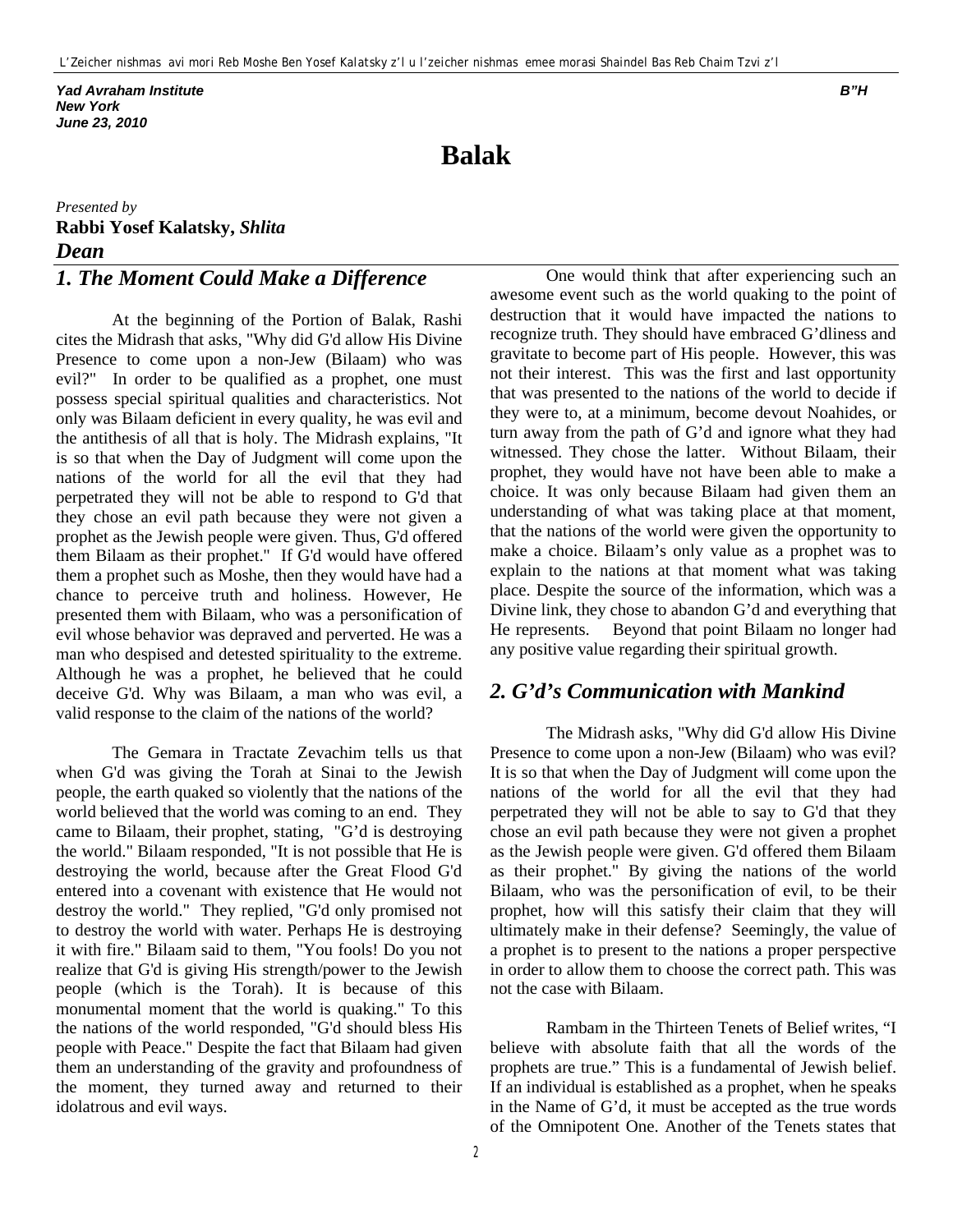the prophecy of Moshe was true and that he was the father of all prophets, both those who preceded him and those who followed him. It is necessary to believe that the words of the prophets are true because G'd had created existence with a purpose and objective. Without G'd communicating to mankind his objective, man would have no inkling of His Will. It would be absurd to say that G'd created such a magnificent creation with a specific purpose and He left it in the hands of man to come upon His purpose without assistance. It is therefore compelling to say that G'd definitely communicated His Will to man through prophecy. One must believe that Moshe was the greatest of all prophets because it was through him that G'd had communicated the Torah to the Jewish people. If Moshe would not be accepted as the ultimate prophet, the Torah itself would no longer be immutable. It could be contradicted by others who claim to speak in the Name of G'd. The authenticity and immutability of Torah is based on this principle.

If G'd did not provide a prophet to the nations of the world, they could say that G'd had abandoned them and left their choices to chance. If in fact G'd would want them to live as proper Noahides there would be a line of communication to them through a prophet. Therefore, their claim at the end of time that they were not given a prophet would be justified. By giving them Bilaam, although he personally was evil and had no relevance to holiness or directing them along a righteous path, G'd provided him as the prophet for the nations. Thus, He revealed his interest in them. If Bilaam were to communicate concepts and principles that seem to be contrary to truth and goodness, they have a right to reject his teachings.

Since the destruction of the First Temple, there is no longer have prophecy. The era of prophecy came to an end with the building of the Second Temple. Nevertheless, the Jewish people were given the Torah, Written and Oral, which is the eternal Word of G'd that was transmitted through Moshe. It is the guideline and prescription for the Jewish people to live their lives until the end of time. Every conceivable issue relating to the spiritual and physical is determined through the Torah's perspective. Those individuals who are classified as Torah sages, because of their immersion and continuous involvement in Torah, become spiritualized through its study. Consequently, because of their advanced spiritual orientation, they are endowed with a sense and level of clarity to process all aspects of life to conform with Torah. These individuals are known to possess "*Daas Torah."* Their minds and senses are imbued with Torah perspective.

## *3. The Lethal Eye of Bilaam*

Bilaam, the prophet of the nations of the world, was commissioned by Balak to curse the Jewish people to bring about their destruction. G'd initially said to him, **"You shall not go with them (the agents of Balak)! You shall not curse the people for they are blessed!"** Sforno explains, "G'd said to Bilaam, 'You shall not go with Balak's agents even if you do not intend to curse the Jewish people because when you will gaze upon them you will do so with an evil eye. As the Gemara in Tractate Berachos tells us that when Reb Shaishes had gazed upon a heretic, he became a heap of bones. G'd did not want the Jewish people to be subject to his evil eye."

The Gemara tells us that after Reb Shimon Bar Yochai had spoken critically about the Roman Empire, an individual who had heard his position shared it with another. As a result of this, it came to the attention of the Roman authorities. They ruled that Reb Shimon Bar Yochai must be put to death. Reb Shimon Bar Yochai and his son needed to flee and hide in a cave for thirteen years as fugitives. After this time had elapsed a heavenly voice called to Reb Shimon Bar Yochai and told him to return. He subsequently came upon the individual who had shared his position with another. Reb Shimon Bar Yochai said to him in amazement, "It is a wonder that you are still alive!" upon saying this he became a heap of bones.

The Gemara in Tractate Bava Kama tells us that Rav Kahana, who was one of the leading Torah Sages in Babylon had fled to Jerusalem as a fugitive from the Persian government. He was invited by Raish Lakish, the disciple of Reb Yochanon to attend his Torah lecture. Rav Kahana had demonstrated his Torah greatness by refuting many of the positions of Reb Yochanon. Reb Yochanon, who was at this time in an advanced age was unable to see because his eye lashes had grown over his eyes. He asked two of his students to lift his eye lashes to be able to gaze upon this exceptional Torah sage. When he looked upon him, it appeared that Rav Kahana was smirking at him. When Reb Yochanon had seen this, he was taken aback and offended. Consequently, Rav Kahana died. It was later revealed that Reb Yochanon's understanding of what had taken place was incorrect. It was only because Rav Kahana had a deformity of the lip that it appeared that he was smirking. Rabbeinu Bachya explains, "Rav Kahana's passing is not due to the evil eye given to him by Reb Yochanon. Because of Reb Yochanon's level of purity and spiritual dimension this was not possible. Rather Rav Kahana's passing was due to Reb Yochanon having a lapse in Torah thoughts. Reb Yochanon during his entire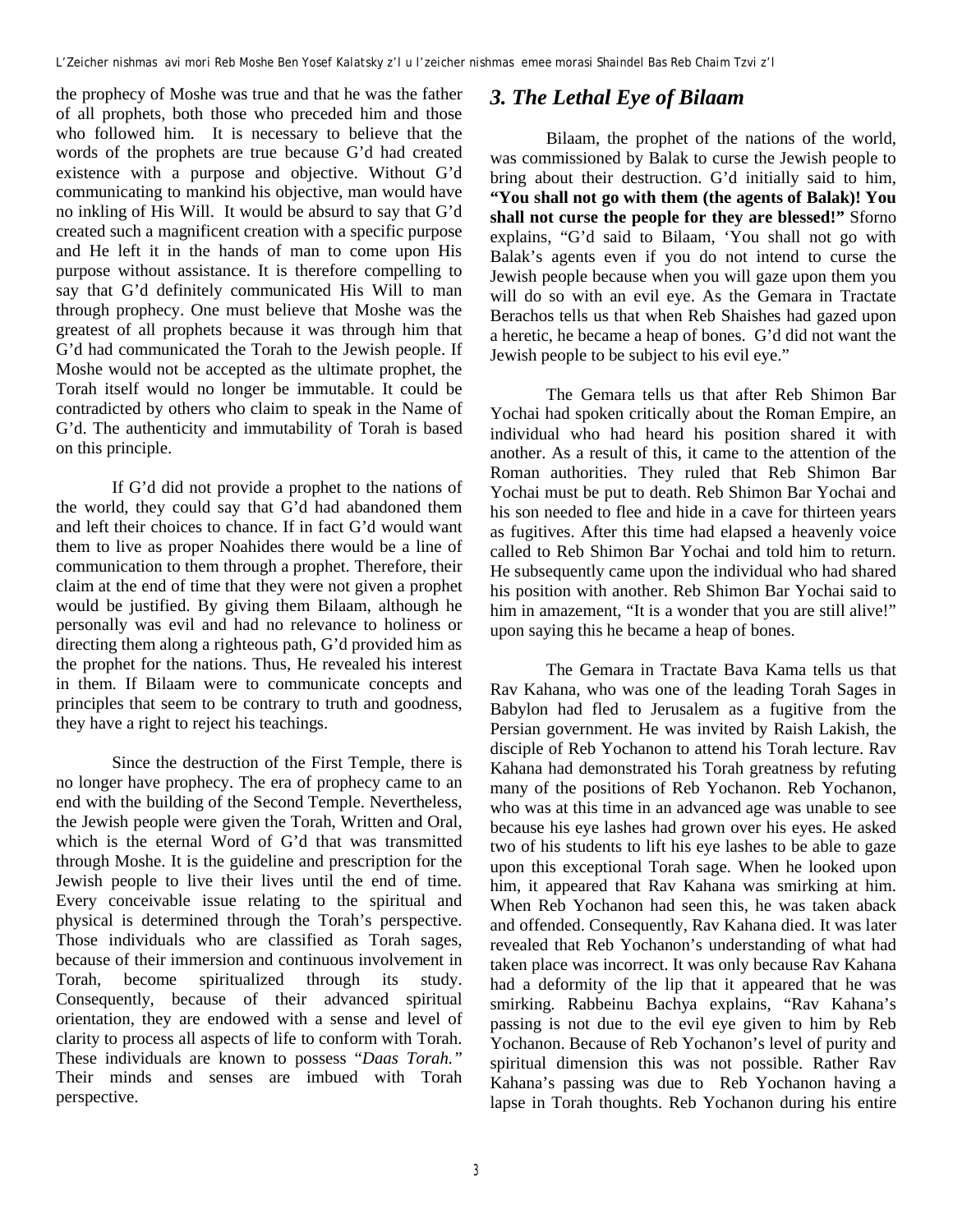life was never distracted from Torah. Because of this misunderstanding Reb Yochanon had a lapse in Torah thought and thus Rav Kahana was to be culpable." Despite the fact that Rav Kahana was a victim of a misunderstanding, he was nevertheless the cause of Reb Yochanon's lapse of Torah thought. The basis of culpability is "G'd brings culpability to the hands of those who are not worthy."

The Torah tells us that there was great strife between Sarah, our Matriarch and Hagar her maidservant. When Hagar was given to Avraham as a wife, she soon conceived. After conceiving she began treating Sarah with a degree of disrespect. The basis for this insubordination to her mistress was that although Sarah had been married to Avraham for many years, she was not able to conceive. If in fact Sarah was as holy as she appeared to be, why did G'd deny her a child. It was evident to Hagar that her persona of holiness was only a façade. Chazal tell us that Sarah had given Hagar the evil eye, thus causing her to miscarry. We see that there are many instances in which the holiest of people can give an evil eye in a particular circumstance. The evil eye does not necessarily emanate from any spiritual impurity possessed by the individual.

We see that even the holiest and most spiritual person when he focuses on an element that is perceived as evil, he can give that individual the evil eye. King David writes in Psalms, "I despite those who hate You…" Reb Shaishes had gazed upon a heretic, who was evil. Because of the disdain that Reb Shaishes had for the heretic, the evil eye caused him to become a heap of bones. Reb Shimon Bar Yochai, suffered for many years as a result of the irresponsibility and carelessness of an individual. When Reb Shimon Bar Yochai saw him, he focused upon the injustice that he had endured as a result of his actions. This caused him to become a heap of bones. When Reb Yochanon believed that Rav Kahana was smirking at him, it was not something that would be classified as evil. If this is so then why did Rav Kahana die? It was because it was the first time in Reb Yochanon's life that he became distracted from Torah thought. When Sarah, our Matriarch saw that Hagar was undermining her position as the Matriarch and discrediting her as a devout woman, it indicated a negative aspect in her being. She thus gazed upon her with a negative eye that caused her to miscarry.

Bilaam's evil eye was the most lethal. It was able to uproot and destroy a nation. It was because his essence was evil. He thus saw the Jewish people, who represent holiness and sanctity in the most negative context. G'd therefore commanded him not to accompany the agents of Balak to see the Jewish people, regardless of his intent to not to curse them.

### *4. Understanding the Connotation of Dust*

The Torah states when Bilaam had gone to bless the Jewish people he said, **"Who has counted the dust of Yaakov or numbered a quarter of Israel?..."** Bilaam did not initially intend to bless the Jewish people, but rather, his evil eye was attempting to find an entry point through which he could curse them. Ohr HaChaim HaKadosh explains, "This evil one, through his cunningness and guile was trying to find a way to bring harm upon the Jewish people. He was trying to find a point of vulnerability. He had initially mentioned the holy Patriarchs, who were the foundation of the Jewish people to impart some level of impurity upon their beginnings. When he realized that he could not, he tried to quantify and measure the Jewish people so that they should be susceptible to his evil eye. (The Jewish people are not permitted to count themselves. When a census must be taken, it is only through the halfsilver coin (*machtiz hashekel)*). As Chazal tell us, 'Blessing only comes upon something that is not measured, weighed or counted.' Therefore, the evil one attempted to quantify them in order to undermine their existence. However, he was not able to do so. Thus he said, '**Who has counted the dust of Yaakov…**' The Torah tells us that the Jewish people are compared to dust as it states regarding the blessing that G'd had given to Avraham, our Patriarch, **'Your offspring shall be as the dust of the earth….'** Although this blessing was given to Avraham, it did not come to fruition until Yaakov. This is the reason the verse states, **'…the dust of Yaakov**.'"

Just as dust cannot be counted, measured, or quantified to any degree, so too the Jewish people cannot. If in fact the blessing was given to Avraham, why was it not fulfilled until Yaakov? Although Avraham only had fathered Yitzchak, which is one individual, the Torah tells us that Yaakov went down to Egypt with seventy individuals. Relative to an infinite and unquantifiable number, Yaakov had no greater relevance to "dust" than Avraham. If so, why did the blessing only manifest itself with Yaakov?

Anything that exists is quantifiable. In contrast, G'd is and His Wisdom are unquantifiable. The Torah, being G'd's Wisdom is unlimited and infinite. Although all of the Patriarchs were uniquely spiritual, Yaakov was the only Patriarch that embodied and personified the Torah. As the verse refers to him, **"The perfect man, who dwelt in the tent (of Torah)."** Therefore, the blessing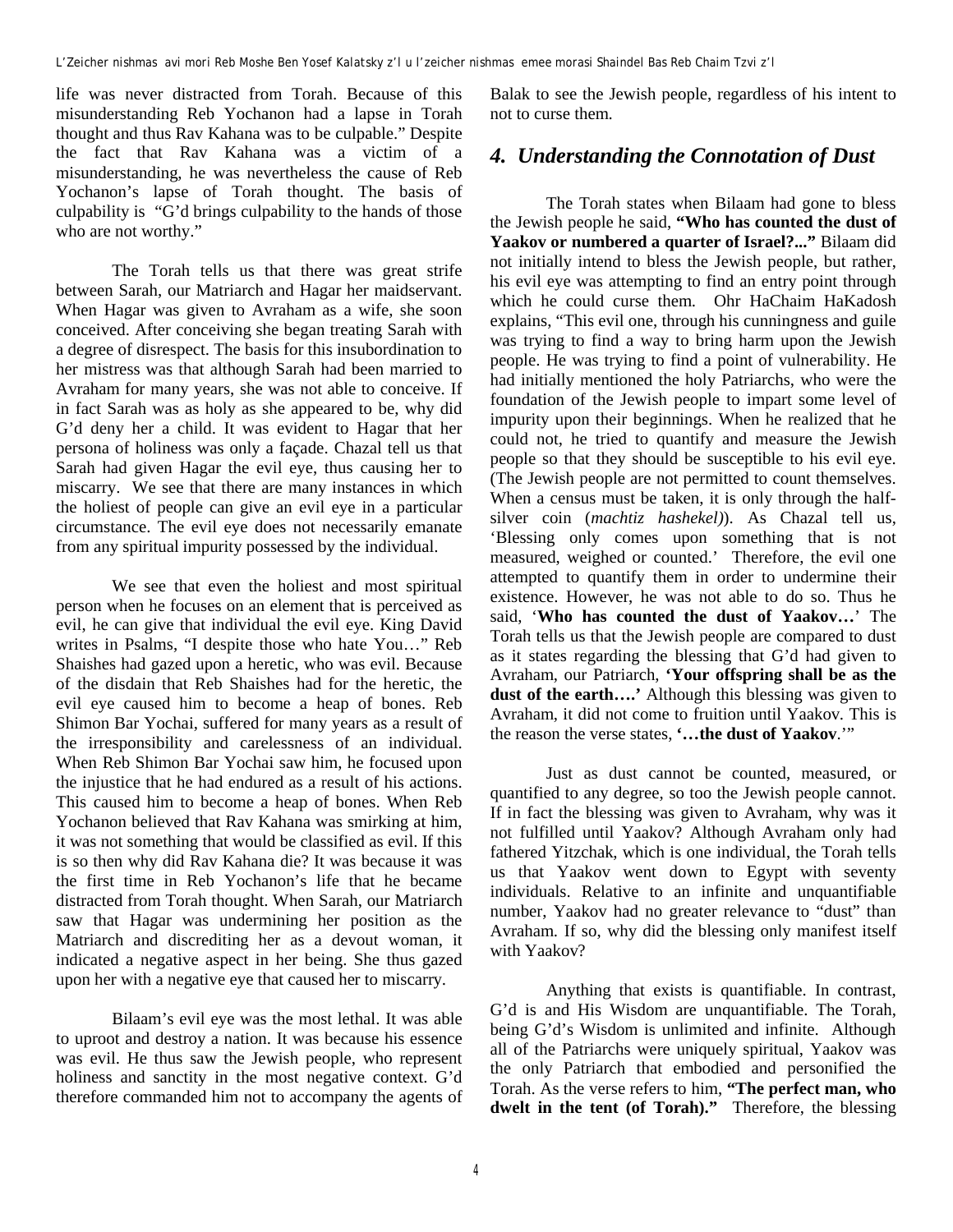that G'd had given to Avraham manifested itself only with Yaakov because he was the Patriarch that had relevance to the infinite. This is the reason Chazal tell us that Yaakov was the most special of the Patriarchs.

The Gemara in Tractate Bava Metzia tells us that there are three instances in which one is permitted to alter the truth. One of those circumstances is, if one is asked, "Is it true that you have studied so many tractates?" One is permitted to alter the truth in order not reveal the extent of his Torah knowledge. The Commentators explain that it is because of modesty/humility that one is permitted to answer in this manner. However, with the understanding that Torah is something that is unlimited and not quantifiable, if one were to quantify his Torah knowledge by answering the question truthfully, it would impact negatively upon the spiritual value of his Torah. Although one has in fact studied a specific and measurable amount of Torah, the innate value of that is unlimited. Thus, by quantifying it, one would put limitation upon something that is not limited– thereby diminishing the truthfulness of its essence. Therefore, one is permitted to alter the truth.

The Torah states, "If you toil in My Torah you will merit all blessing." What is does "toil" connote? It is one's unlimited dedication to the study of Torah itself. One can only merit the Torah and its blessing when one's involvement in the unlimited is itself at an unlimited level. With this we can understand the Gemara in Tractate Megillah which states, "If you have toiled and come upon it (Torah), you can believe it. If you did not toil and came upon it, do not believe it." One can only come upon Torah, which is infinite, if one is selflessly committed to it. Therefore, only the one who truly toils can come upon its truth.

### *5. Seeing G'd as He Wants to Be Seen (From Chukas)*

The Torah tells us that after Miriam had passed away, the living wellspring that had provided water for the Jewish people in the desert ceased. The Jewish people, seeing that they were without water complained to Moshe. The Torah states, **"The glory of Hashem appeared to them. Hashem spoke to Moshe saying, 'Take your staff and gather the assembly…and speak to the rock before their eyes and it shall give its water.'"** The Torah continues, **"Moshe said to the Jewish people, 'Listen now, O rebels, shall we bring forth water from this rock?' Then Moshe raised his arm and struck the rock**  with his staff..." Because Moshe had struck the rock rather than speaking to it as G'd had commanded him, G'd said to Moshe and Aaron, **"Because you did not**  **believe in Me to sanctify Me in the eyes of the Children of Israel, you will not bring this congregation into the Land that I have given them."** Thus, G'd decreed that Moshe will pass away before the Jewish people enter into the Promised Land because he did not follow His command. What precipitated Moshe's failing regarding the rock?

Rabbeinu Yonah explains that because Moshe had referred to the Jewish people as "rebels", he was punished. By addressing G'd's Chosen People in a unbecoming manner, he forfeited his right to enter into the Land with them. Rashi in his commentary explains that Moshe was punished because he struck the rock rather than speaking to it as G'd had commanded him. Regardless of how Moshe extracted the water from the rock, the Jewish people were provided with water through a miracle from the Hand of G'd. G'd's Name was sanctified in either case- whether he spoke to the rock or struck it.

The Midrash states, "The Jewish people said to Moshe, 'You know how to extract water from a stone.' If Moshe were to request that the stone should give forth water it would do so. Moshe was in a quandary. If he were to listen to them and bring forth water from the stone as a result of their request, it would appear that he himself was the one responsible for extracting water from the stone. It would seem that he was the one who caused the miracle Moshe wanted that it should be clear that it was G'd who brought forth the water and not him. If they would perceive this incorrectly it would be a desecration of His Name."

The Gemara tells us that Reb Chanina Ben Dosa was traveling with his donkey loaded with bushels of harvested wheat that was going to be used to make matzos for Passover. He had come upon a river. If he were to wade across the river with his donkey, the wheat would come in contact with the water and thus become invalidated to be used for matzah. He thus commanded the river to split so that he should be able to pass through and not put the status of the wheat into jeopardy. The river would not split. Reb Chanina Ben Dosa said, "If the river does not split, then I will decree that water shall never flow in this location ever again." Subsequently, the river split and he was able to cross with the wheat. However, his Arab attendant was left behind on the other side of the river. Reb Chanina Ben Dosa again decreed that the river should split on behalf of his attendant who he needed to assist him. The river once again split. Why was the river bound to the dictate and command of Reb Chanina Ben Dosa?